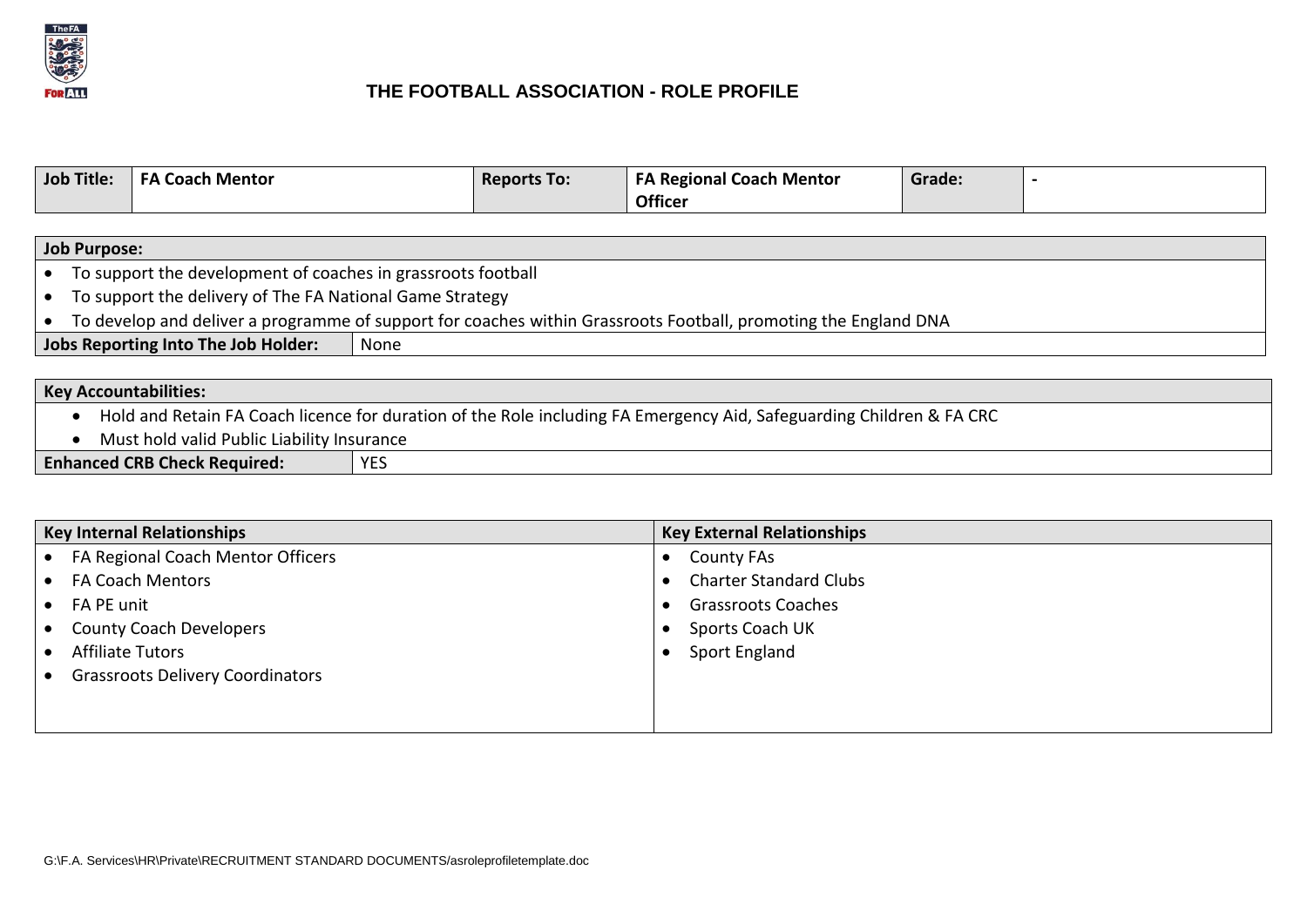

## **THE FOOTBALL ASSOCIATION - ROLE PROFILE**

## **WHAT IS NEEDED TO CARRY OUT THE ROLE?**

|                        | Person Specification (Key Skills And Experience Required): Essential                                                                                                               |  | Person Specification (Key Skills And Experience Required): Desirable                                                                              |  |  |
|------------------------|------------------------------------------------------------------------------------------------------------------------------------------------------------------------------------|--|---------------------------------------------------------------------------------------------------------------------------------------------------|--|--|
| $\bullet$<br>٠         | New FA Level 2 (August 2016 onwards) or FA Level 2 (prior August 2016)<br>with Youth Modules 1 & 2<br><b>FA Mentoring Adults Course</b>                                            |  | Knowledge and understanding of Football and coach development<br>Experience of working and supporting coach development<br>Working towards UEFA B |  |  |
| $\bullet$              | Understanding of FA LTPD model and England DNA<br>Knowledge and understanding of the reflective practitioner<br>Experience of undertaking a Mentoring role                         |  | Experience of mentoring coaches within grassroots football<br>Formal mentoring qualifications                                                     |  |  |
| $\bullet$<br>$\bullet$ | Minimum of 5 Years' experience of coaching in football across a range of<br>age groups<br>Understanding of how a grassroots club operates<br>Full driving licence                  |  |                                                                                                                                                   |  |  |
| $\bullet$              | Modern, progressive approach to coaching and learning<br>Management and leadership skills<br>Commitment to the development of excellence and the promotion of<br>lifelong learning |  |                                                                                                                                                   |  |  |
|                        | Ability to respond to the developmental needs of individual coaches                                                                                                                |  |                                                                                                                                                   |  |  |

| Knowledge, Skills, Attributes required: | Level required:                       |  |
|-----------------------------------------|---------------------------------------|--|
| Coaching environments                   | Check against competencies and PRIDE: |  |
| Matchday environments                   |                                       |  |
| <b>Grassroots Football</b>              | Progressive                           |  |
| How people learn                        | Respectful                            |  |
| Reflection skills                       | Integrity                             |  |
| <b>Needs Analysis</b>                   | Determined                            |  |
| Observation skills                      | Excellent                             |  |

G:\F.A. Services\HR\Private\RECRUITMENT STANDARD DOCUMENTS/asroleprofiletemplate.doc